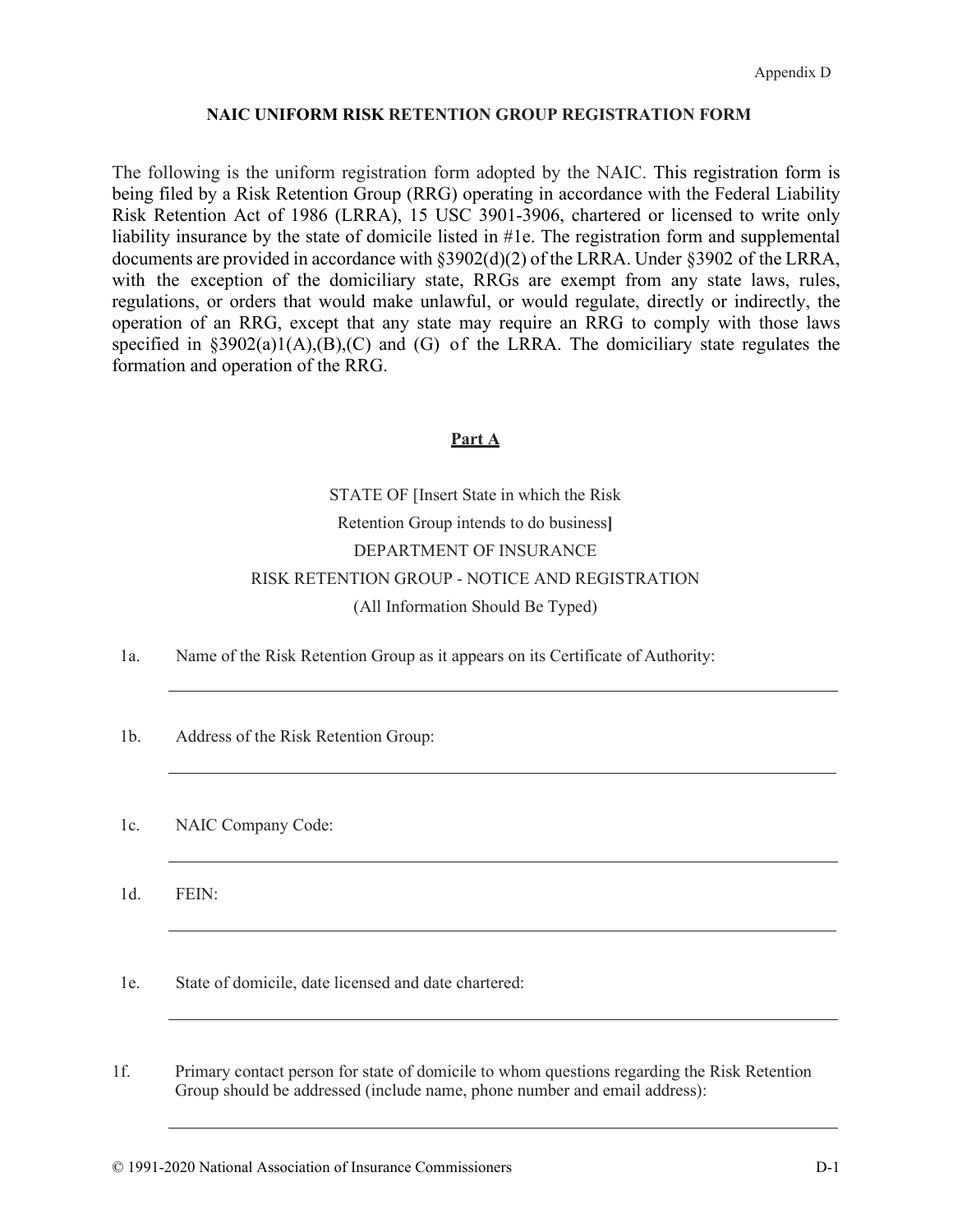2. List any other name(s) by which the Risk Retention Group is known or may be doing business in this State or any other state:

3. The Risk Retention Group is authorized to engage in the following lines and/or classifications of liability insurance under the laws of its chartering State:

4. Give a general description of the liability insurance coverages the Risk Retention Group plans to write in the state it is registering to do business in.

5. Has the Risk Retention Group's domiciliary state approved the Risk Retention Group to register and expand its writings in the state it is seeking to become registered in?

- 6. Ownership of the Risk Retention Group consists of one or the other of the following (check one):
	- a) the owners of the Group are only persons who comprise the membership of the Group and who are provided insurance by the Group.
	- b) the sole owner of the Group is:

(Name and Address of Organization)

an organization which has as its members only persons who comprise the membership of the Group and which has as its owners only persons who comprise the membership of the Group and who are provided insurance by the Group.

7. The Risk Retention Group members are engaged in businesses or activities similar or related with respect to the liability to which such members are exposed by virtue of any related, similar or common business (whether profit or nonprofit), trade, product, services (including professional services), premises or operations. Give a general description of businesses or activities engaged in by the Group's members: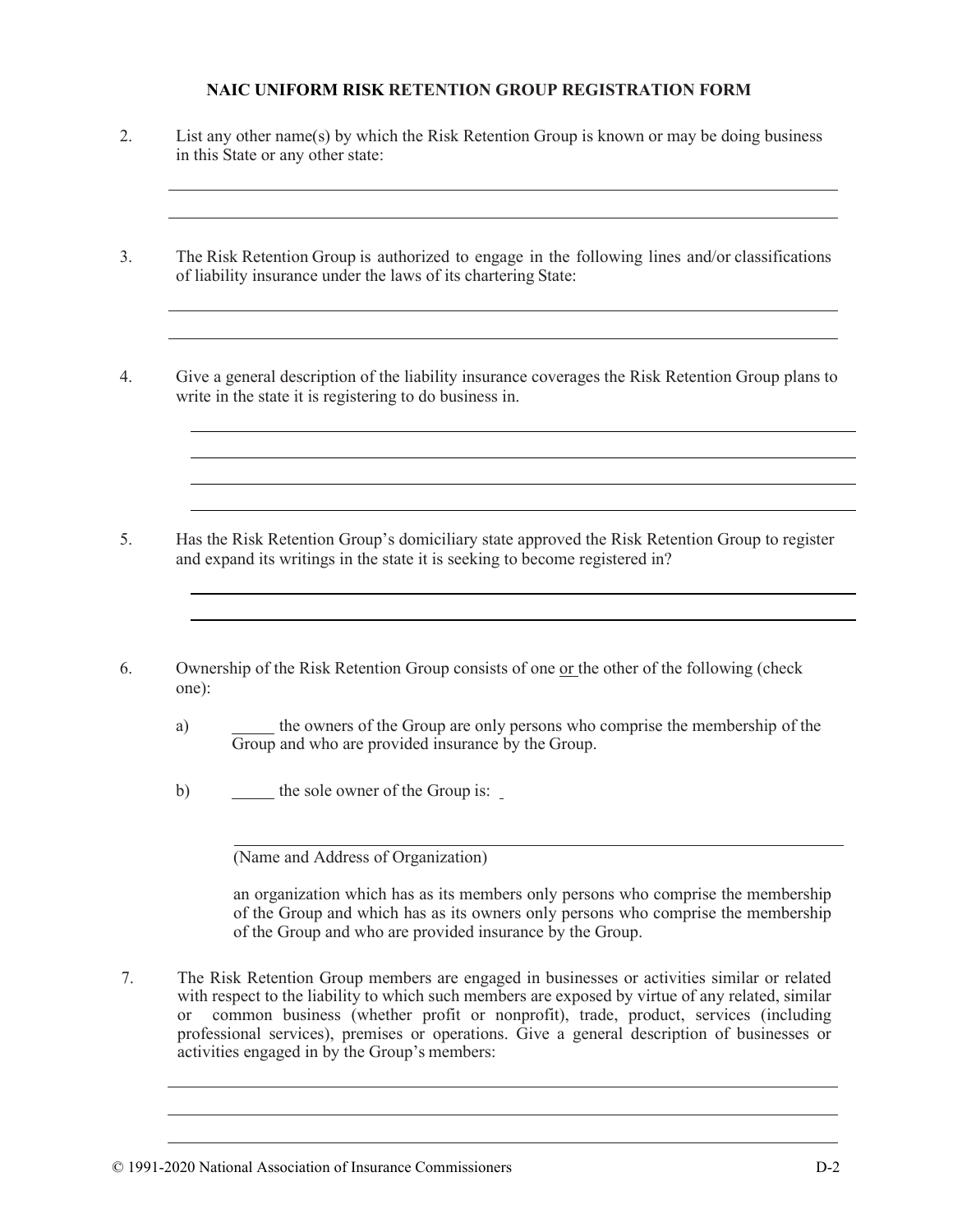|               |                                                      | ,我们也不会有一个人的人,我们也不会有一个人的人,我们也不会有一个人的人。""我们,我们也不会有一个人的人,我们也不会有一个人的人,我们也不会有一个人的人。""我                                                                                                                                                                                                                                                                                                                               |
|---------------|------------------------------------------------------|-----------------------------------------------------------------------------------------------------------------------------------------------------------------------------------------------------------------------------------------------------------------------------------------------------------------------------------------------------------------------------------------------------------------|
|               |                                                      | ,我们也不会有一个人的人,我们也不会有一个人的人,我们也不会有一个人的人。""我们,我们也不会有一个人的人,我们也不会有一个人的人,我们也不会有一个人的人。""我                                                                                                                                                                                                                                                                                                                               |
|               |                                                      |                                                                                                                                                                                                                                                                                                                                                                                                                 |
| of the Group: |                                                      | (b) Identify and give the telephone number of the officer or director of the Risk Retention Group<br>who can be contacted for any information regarding the management of the insurance activities                                                                                                                                                                                                              |
|               |                                                      |                                                                                                                                                                                                                                                                                                                                                                                                                 |
|               |                                                      |                                                                                                                                                                                                                                                                                                                                                                                                                 |
|               |                                                      |                                                                                                                                                                                                                                                                                                                                                                                                                 |
|               |                                                      |                                                                                                                                                                                                                                                                                                                                                                                                                 |
|               | answer none. Attach additional pages, if necessary.) | List the name(s) NPR#, and address(es) of the licensed insurance agent(s) or broker(s) who will<br>be responsible for marketing the Risk Retention Group's insurance policies in the State of [Insert<br>State in which the Risk Retention Group intends to do business] and the current licensing status<br>in the State of [Insert State in which the Risk Retention Group intends to do business]: (If none, |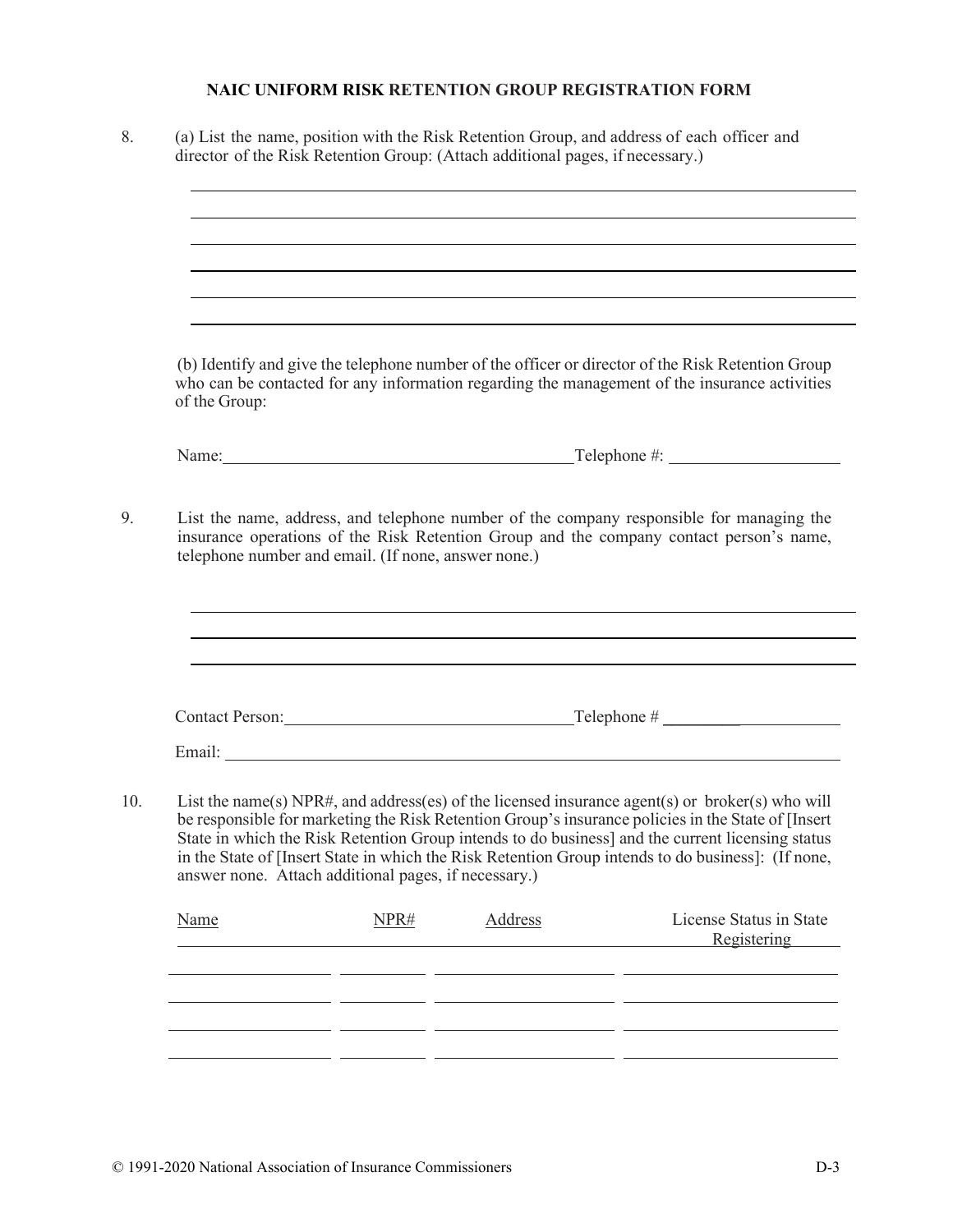- 11. In accordance with the Liability Risk Retention Act, we verify the following:
	- A. The Risk Retention Group is a corporation or other limited liability association whose primary activity consists of assuming and spreading all, or any portion, of the liability exposure of its members.
	- B. The Risk Retention Group is organized for the primary purpose of conducting the activity described under Item "A" above.
	- C. The Risk Retention Group does not exclude any person from membership in the Group solely to provide for members of the Group a competitive advantage over such a person.
	- D. The activities of the Risk Retention Group do not include the provision of insurance other than:
		- i. liability insurance for assuming and spreading all or any portion of the similar or related liability exposure of its Group members; and
		- ii. reinsurance with respect to the similar or related liability exposure of another Risk Retention Group (or a member of such other Risk Retention Group) engaged in business or activities so that such Risk Retention Group or member meets the requirement under Item #7 above for membership in the Risk Retention Group which provides such reinsurance.
- 12. In accordance with the LRRA, if the State in which the Risk Retention Group is registering requires compliance with the following laws and requirements, the RRG agrees to the following:
	- A. The Risk Retention Group will comply with the unfair claim settlement practices laws of this State.
	- B. The Risk Retention Group will pay, on a non-discriminatory basis, applicable premium and other taxes which are levied on admitted insurers, surplus line insurers, brokers or policyholders under the laws of this State.
	- C. The Risk Retention Group will participate, on a nondiscriminatory basis, in any mechanism established or authorized under the law of the State for the equitable apportionment among insurers of liability insurance losses and expenses incurred on policies written through such mechanism.
	- D. The Risk Retention Group will designate the Insurance Commissioner [Director, Superintendent] of this State as its agent solely for the purpose of receiving service of legal documents or process by executing Part B of this form, attached hereto.
	- E. The Risk Retention Group will submit to examination by the Insurance Commissioner [Director, Superintendent] of this State to determine the Group's financial condition, if:
		- i. the Insurance Commissioner [Director, Superintendent] of the Group's chartering State has not begun or has refused to initiate an examination of the Group; and
		- ii. any such examination by the Insurance Commissioner [Director, Superintendent]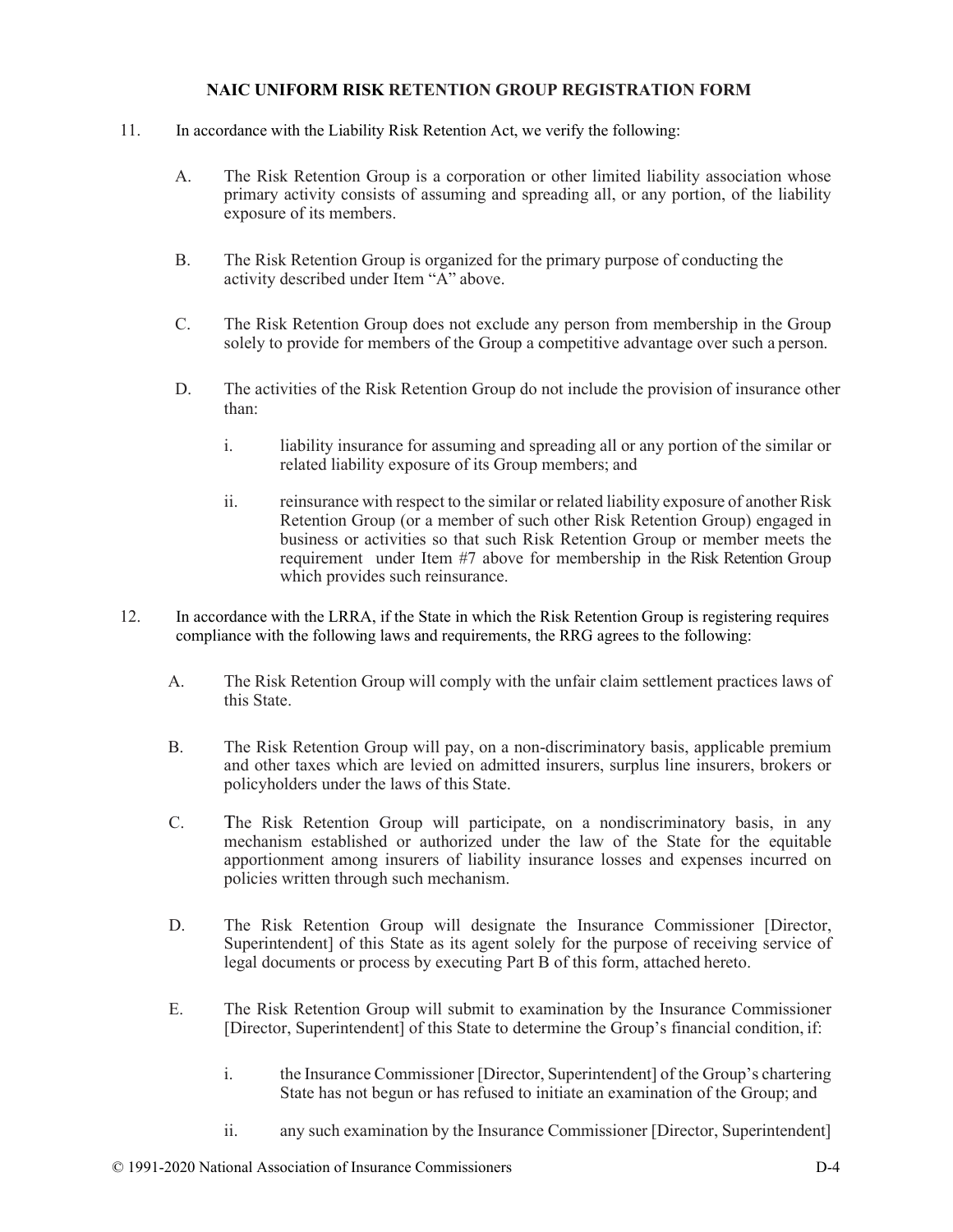shall be coordinated to avoid unjustified duplication and unjustified repetition.

- F. The Risk Retention Group will comply with a lawful order issued in a delinquency proceeding commenced by the Insurance Commissioner [Director, Superintendent] of this State upon a finding of financial impairment, or in a voluntary dissolution proceeding.
- G. The Risk Retention Group will comply with the laws of this State regarding deceptive, false or fraudulent acts or practices, including any injunctions regarding such conduct obtained from a court of competent jurisdiction.
- H. The Risk Retention Group will comply with an injunction issued by a court of competent jurisdiction upon petition by the Insurance Commissioner [Director, Superintendent] of this State alleging that the Group is in hazardous financial condition or is financially impaired.
- I. The Risk Retention Group will provide the following notice, in at least 10-point type, in any insurance policy issued by the Group:

#### **NOTICE**

This policy is issued by your risk retention group. Your risk retention group may not be subject to all of the insurance laws and regulations of your State. State insurance insolvency guaranty funds are not available for your risk retention group.

- 13. In accordance with the LRRA, the Risk Retention Group affirms that it has submitted to the Insurance Commissioner [Director, Superintendent] as part of this filing and before it has offered any insurance in this State, a copy of the plan of operation or feasibility study which it has filed with the Insurance Commissioner [Director, Superintendent] of its state of domicile. This plan or study includes the name of the State in which the Group is chartered, as well as the Group's principal place of business, and such plan of operation or feasibility study further includes the coverages, deductibles, coverage limits, rates, and rating classification systems for each line of liability insurance the Group intends to offer. The Group has also submitted to the Insurance Commissioner [Director, Superintendent] of this State any revisions of such plan of operation or feasibility study to reflect any changes if the Group intends to offer any additional lines of liability insurance or change in the designation of the State in which it is chartered.
- 14. The Risk Retention Group will submit a copy of its annual financial statement submitted to its chartering state, to the Insurance Commissioner [Director, Superintendent] of this State. The annual financial statement shall be certified by an independent public accountant and include a statement of opinion on loss and loss adjustment expense reserves made by a member of the American Academy of Actuaries or a qualified loss reserve specialist. The annual financial statement, certification and statement of opinion on loss and loss adjustment expense reserves will be submitted to the Insurance Commissioner [Director, Superintendent] of this State by the date it is required to be submitted to its chartering state.
- 15. The Risk Retention Group will not solicit or sell insurance to any person in this State who is not eligible for membership in the Group.
- 16. The Risk Retention Group will not solicit or sell insurance in this State, or otherwise operate in this State, if the Group is in hazardous financial condition or is financially impaired.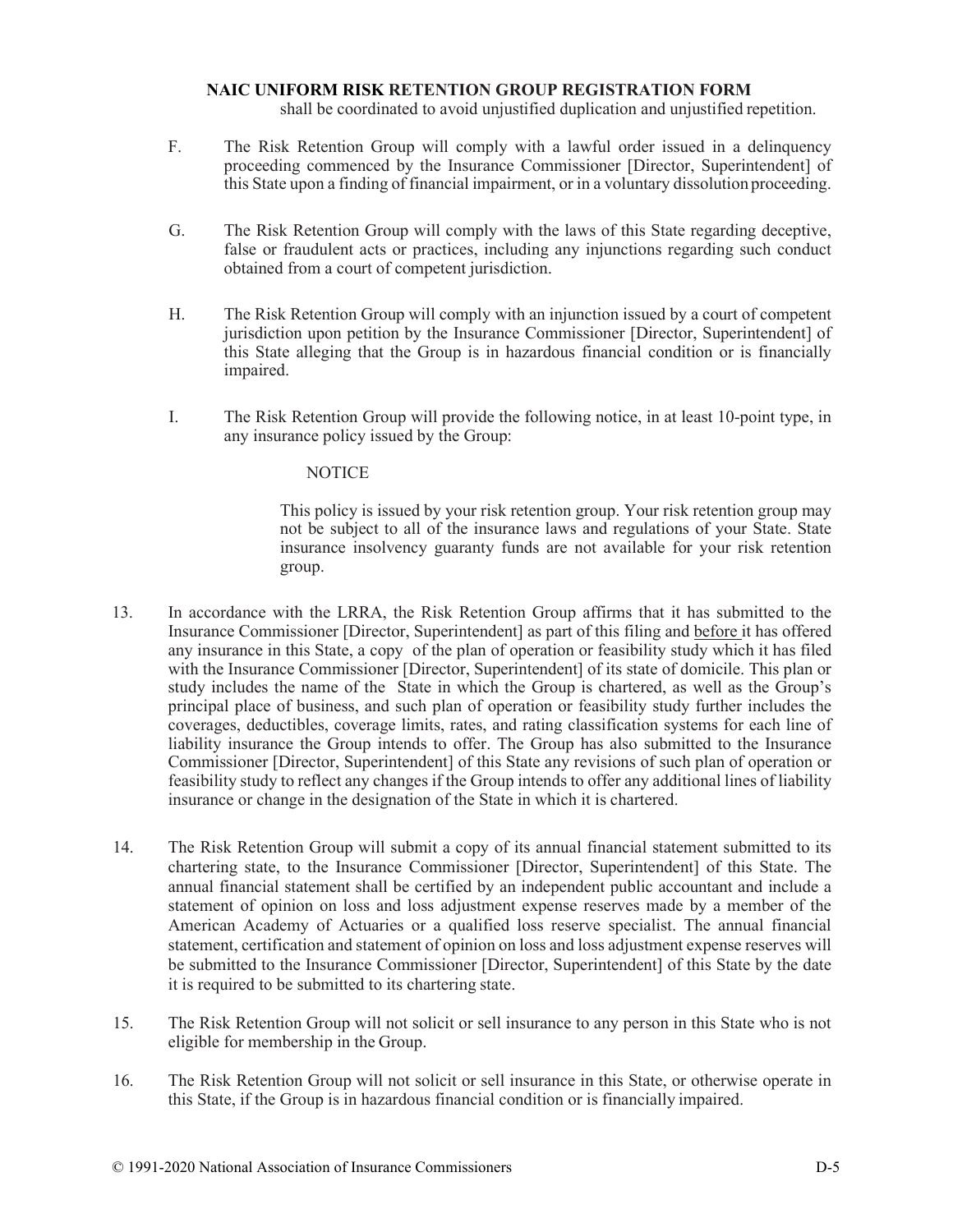- 17. In accordance with the LRRA, the terms of any insurance policy provided by the Risk Retention Group shall not provide or be construed to provide insurance policy coverage prohibited generally by State statute or declared unlawful by the highest court of the State whose law applies to such policy.
- 18. To the extent required by the LRRA, the Risk Retention Group will comply with all other applicable state laws.
- 19. The Risk Retention Group will notify the Insurance Commissioner [Director, Superintendent] as to any subsequent changes in any of the items included in this form (except for items #1f, #8 and  $#10$ ).

The undersigned hereby swear and affirm that the foregoing statements and information regarding their principal, the (Name of Risk Retention Group) are true and correct.

President of the Risk Retention Group

Secretary of the Risk Retention Group

State of (State of ) ss:

County of \_\_\_\_\_\_\_\_)

Sworn before me this day of 30 and 20 ...

, Notary Public. My Commission Expires: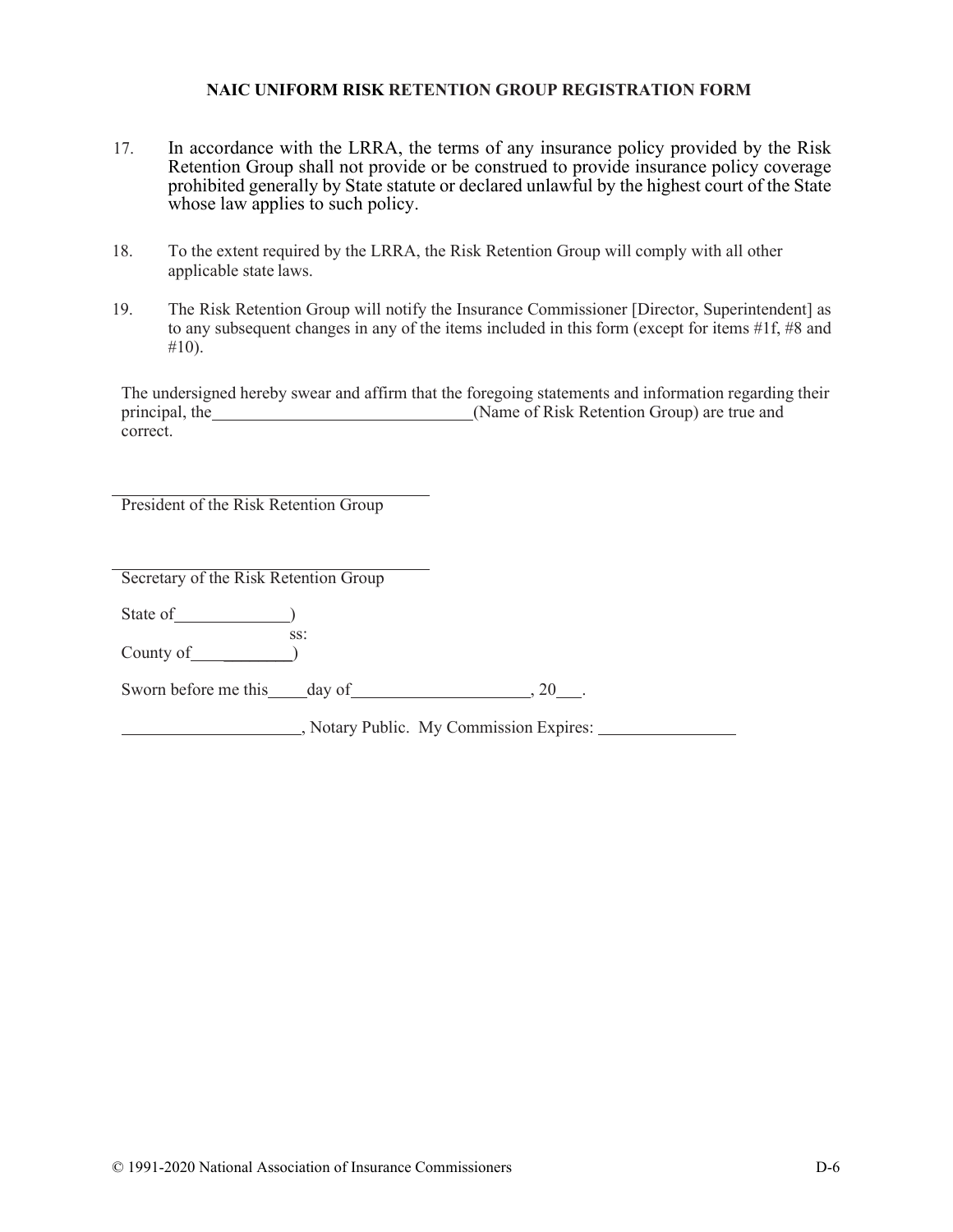#### **Part B**

## **APPOINTMENT OF ATTORNEY TO ACCEPT SERVICE AND DESIGNATION**

| The                                                                                           | ("the Group"), a risk retention group                                                                      |  |  |  |
|-----------------------------------------------------------------------------------------------|------------------------------------------------------------------------------------------------------------|--|--|--|
|                                                                                               | which is chartered and licensed as a liability insurance company under the laws of the State of            |  |  |  |
|                                                                                               | having notified the Insurance Commissioner [Director, Superintendent] of the                               |  |  |  |
|                                                                                               | State of state of state is intention to do business in this State as a risk retention group pursuant       |  |  |  |
|                                                                                               | to the federal Liability Risk Retention Act of 1986, hereby appoints the Insurance Commissioner [Director, |  |  |  |
|                                                                                               |                                                                                                            |  |  |  |
|                                                                                               | deputy its true and lawful attorney, in and for the State of ___________________, upon whom all legal      |  |  |  |
|                                                                                               | documents or process in any proceeding against it may be served. Such service of legal documents or        |  |  |  |
| process shall be of the same legal force and validity as if served personally upon the Group. |                                                                                                            |  |  |  |

The Group designates:

(Name)

(Address)

(City, Town or Village)

(State and ZIP Code)

as its officer, agent or other person to whom shall be forwarded all legal documents or process served upon the Insurance Commissioner [Director, Superintendent] of the State of , any successors in office, or any authorized deputy, for the Group. This designation shall continue in full force and effect until superseded by a new written designation filed with the Insurance Commissioner [Director, Superintendent].